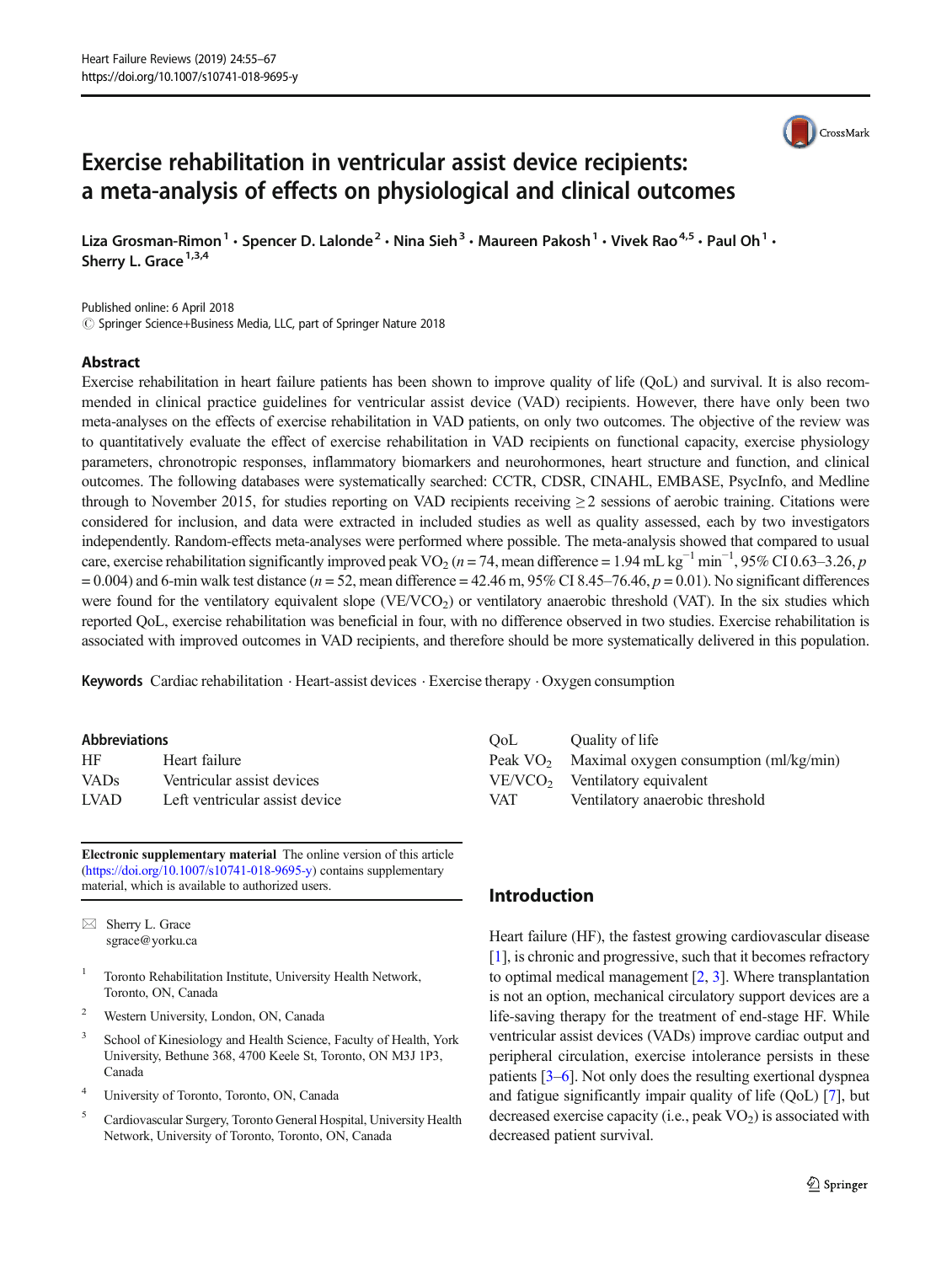Previous studies have documented that aerobic exercise training in HF patients improves QoL and survival [[8](#page-11-0)–[10](#page-11-0)]. As VADs emerge as a destination therapy, we must assess whether exercise rehabilitation can improve outcomes in this population. Indeed, clinical practice guidelines recommend patient exercise and cardiac rehabilitation attendance, but the guidelines also concede that the effects in this population have not been well-studied [\[12](#page-11-0)]. There have been several narrative reviews on the effects of exercise rehabilitation in this population published recently [[13,](#page-11-0) [14\]](#page-11-0), but only two systematic reviews with meta-analyses to our knowledge (one was an abstract only, focused only on functional capacity [[15\]](#page-11-0); and in the other, the only outcomes assessed quantitatively were peak  $VO<sub>2</sub>$  and QoL  $[16]$  $[16]$ ). Therefore, the objectives of this study were to systematically review the evidence regarding the effects of exercise training/rehabilitation in VAD recipients on a broader range of key outcomes, namely functional capacity, exercise physiology parameters, chronotropic responses, inflammatory biomarkers and neurohormones, heart structure and function, and clinical outcomes (i.e., QoL and adverse events). The aim was to quantitatively pool findings where possible.

# **Methods**

A systematic review was performed to identify and appraise relevant studies and quantify the effects of exercise rehabilitation on physiological and clinical outcomes in VAD recipients. The protocol was registered on PROSPERO (CDR42016035438). The methods were based on the Cochrane Collaboration handbook [\[17\]](#page-11-0).

## Inclusion and exclusion criteria

The systematic review included studies where the population was male or female adults (i.e.,  $age > 18$ ) with heart failure supported by a VAD (left, right, or BiVAD). The VADs could be old or new generation (i.e., pulsatile or continuous-flow devices [axial or centrifugal]), implanted as a bridge-totransplant or destination therapy. Patients must have been prescribed cardiac rehabilitation or structured exercise training/ rehabilitation, consisting of either supervised or unsupervised aerobic activity, of at least two sessions. Studies with a randomized controlled trial, cohort, case-control, prospective, quasi-experimental, or observational design were included. Studies that were not in the English language, animal studies, abstracts only, and case studies and those that did not present original research (i.e., meta-analyses, systematic reviews, comments, and editorials) were excluded. Finally, to be included in the meta-analysis, studies had to report outcomes in an intervention group (exercise training) and a control group (no exercise training), both pre- and post-exercise rehabilitation.

## Outcomes of interest

Physiological and clinical outcomes were collected: (1) functional capacity (e.g., peak  $VO<sub>2</sub>$ , 6-min walk test [distance]); (2) exercise physiology parameters (e.g., the ventilatory equivalent ( $VE/VCO<sub>2</sub>$ ) and ventilatory anaerobic threshold (VAT)); (3) chronotropic responses (e.g., heart rate at peak exercise, heart rate reserve); (4) inflammation or inflammatory biomarkers (e.g., cytokines, chemokines, C-reactive protein levels) and neurohormones (e.g., brain natriuretic peptide, norepinephrine, epinephrine, and angiotensin II levels); (5) heart function and structure (e.g., left and right ventricle diameters [mm], ejection fraction); and (6) clinical outcomes, including QoL (psychometrically validated scales), and adverse events related to exercise (e.g., death, re-hospitalization, morbidity, arrhythmias). For the latter, only adverse events that were specifically related to the exercise rehabilitation were considered.

## Search strategy

The following databases were searched: CCTR (Cochrane Central Register of Controlled Trials—CENTRAL), CDSR (Cochrane Database of Systematic Reviews), CINAHL (Cumulative Index to Nursing and Allied Health Literature), Embase (Excerpta Medica dataBASE), PsycINFO, and MEDLINE. Year of publication was not restricted, and the searches were from database inception through November 2015. The search strategy was designed to retrieve the maximum number of studies possible from the pool of studies available on the above databases. MeSH terms and free terms relating to exercise rehabilitation in VAD recipients were used (see supplemental Table 1 for search strategy used for Medline as an example). A scientist with intensive experience in exercise physiology and VAD research (LGR) worked with an information scientist (MP) to ascertain terms used for the search in the database.

Reference lists from identified reviews were hand-searched for potentially relevant articles. Experts in the area were also consulted for other potential articles.

## Selection of studies

Identified citations from each database were downloaded to EndNote, and duplicates were removed. The final list of citations was imported to *[covidence.org](http://covidence.org)* to facilitate study selection.

The first screening of the citations was conducted independently by two reviewers (SL and NS) based on titles and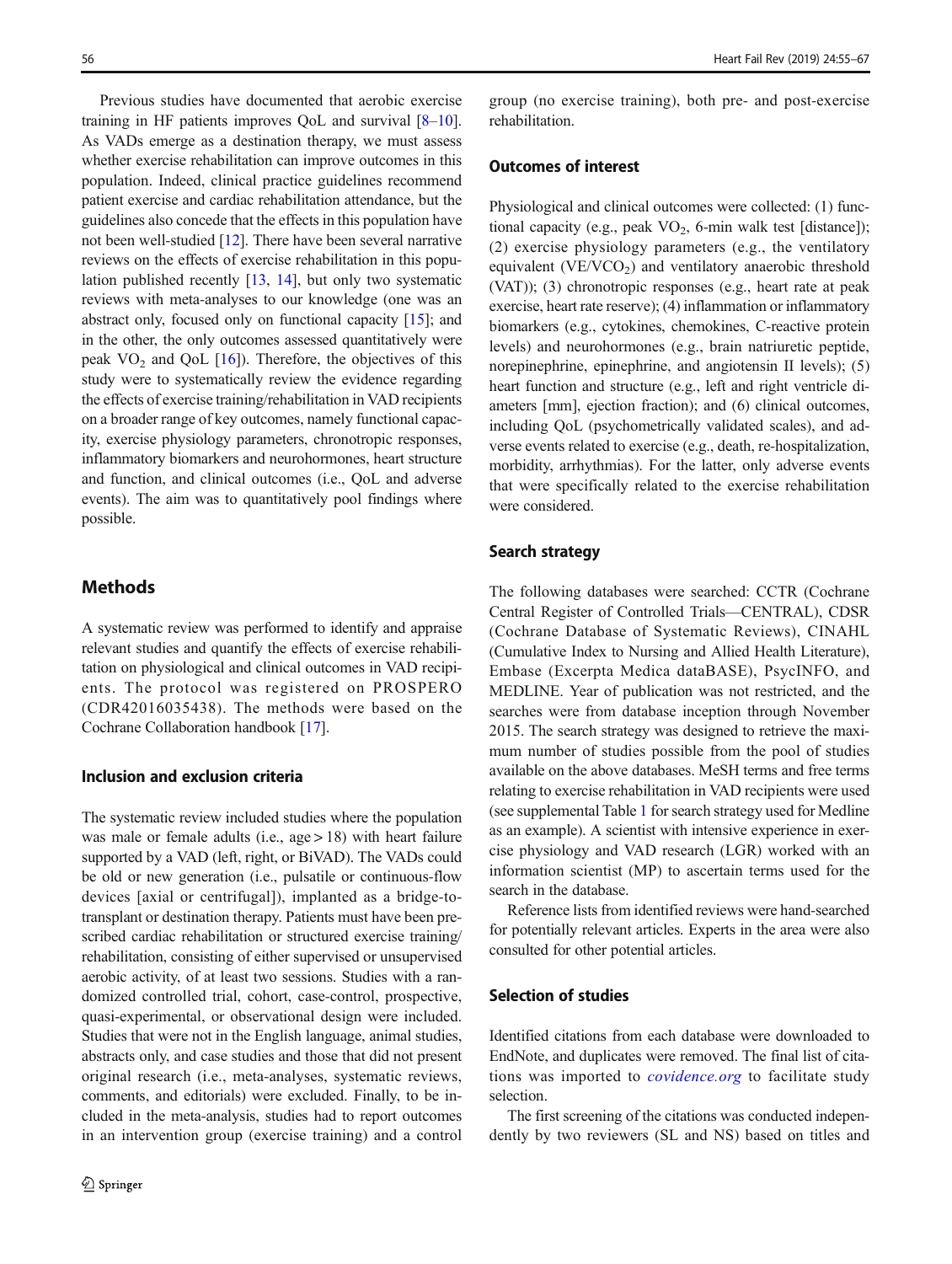abstract only. A third reviewer (SLG) resolved conflicting ratings and then arbitrated the final decision.

The full-text articles of potentially relevant citations were imported into *[covidence.org](http://covidence.org)*. The full texts were then evaluated for potential inclusion independently by two reviewers (SL and NS). Where a study was closely related to the subject matter, but some required information for inclusion was not reported, the corresponding author was contacted to request the information. A third reviewer resolved any conflicting ratings and then arbitrated the final decision (SLG).

### Data extraction process and quality assessment

Two authors (LGR and NS) independently extracted study and patient characteristics, intervention and comparator details, and outcome data from included studies using a piloted database with dictionary, following calibration. A third author (SL) reconciled the extracted data points and arbitrated any discrepancies.

The Cochrane risk of bias tool could not be applied as non-randomized trials were included, given the newness of this area. Using the Downs and Black Quality Assessment tool [\[18\]](#page-11-0), two reviewers independently assessed the quality of each study (NS and LGR). Discrepancies were resolved by a third reviewer (SL). The tool is comprised of 27 items. Scores were summed, with a maximum of 31 indicative of the highest quality.

#### Data synthesis and analysis

Data for each outcome were reviewed and summarized quantitatively through meta-analyses where > 2 studies reported the given outcome, and it was deemed there was sufficient consistency across these studies to warrant pooling. Effects of exercise rehabilitation on outcomes that did not meet these criteria were summarized qualitatively.

Meta-analyses were performed using RevMan version 5.3, to estimate the pooled effect for the outcomes and the 95% confidence interval (CI). Comprehensive Meta-Analysis Software (version 3) was used to conduct the meta-regression analysis.

Continuous outcomes were expressed as mean differences; dichotomous outcomes were expressed as relative risks (RRs). Standard errors were converted to standard deviation. Data from each study were pooled using inverse variance and random-effect meta-analysis methods. Heterogeneity among included studies was explored qualitatively and quantitatively, using the chi-square test of heterogeneity, and  $I<sup>2</sup>$  statistic. Meta-regression was performed to assess the effect of exercise program duration, sex, age, and study quality on the pooled effect where possible. A  $p$ value  $\leq 0.05$  was considered significant.

#### **Results**

Figure [1](#page-3-0) summarizes the study selection process. Ultimately, 16 articles were included (Table [1](#page-4-0)).

#### Study, patient, and intervention characteristics

As shown in Table [1,](#page-4-0) with regard to the characteristics of included studies, the average overall quality rating was 12.56 and ranged from 1 to 24. Five (31.2%) studies were conducted in the USA, three (18.7%) in Austria, and two (12.5%) Greece. Studies were published between 1994 and 2015. Eleven (68.7%) studies reported recruitment initiation dates, which ranged from 1988 to 2011; 9 (56.3%) studies reported end dates, which ranged from 1992 to 2012. Regarding design, all (100.0%) included studies were single-center, and 4 (25.0%) were randomized controlled trials. The average overall study sample size was  $N = 51.1$ , ranging from 6 to 280 participants. The average sample size for the intervention group was  $n = 19.2$  (range = 6–41) and for the control group was  $n = 17.6$  (range = 7–36).

With regard to patients, in terms of sociodemographic characteristics, the average age in the intervention group was 48.0  $\pm$  11.2 years (range = 31.0–63.4) and in the control group was  $50.7 \pm 8.9$  years (range, 40.9–64.6). The mean percentage of female participants across studies was 13.9%, and the range was from 0.0 to 31.0%. From a clinical perspective, HF etiology was reported in 11 (68.7%) studies; the average percentage of patients with the etiology of ischemic cardiomyopathy was 33.0% and ranged from 22.7 to 50.0%. New York Heart Association class was reported in 6 (37.5%) studies; the average class was 3.8 and ranged from 2 to 4. Four (25.0%) studies reported Interagency Registry for Mechanically Assisted Circulatory Support (INTERMACS) level, and the mean percentage of patients at INTERMACS level 1 was 26.75%  $(\text{range} = 15.0 - 50.0\%)$ . Left ventricular ejection fraction was reported in four (25.0%) studies, with the average percentage at  $17.2\%$  (range =  $13.0-21.0\%$ ).

Regarding mechanical circulatory support in participants, VAD therapy was used as a bridge-to-transplantation in 14 (87.5%) studies. The mean duration of VAD support was 14.8 weeks, ranging from 3 to 27 weeks. In most studies (n  $= 12$ ; 75%), the type of mechanical circulatory support used was an LVAD; 1 (6.2%) participant had an LVAD or BiVAD; and 2 (12.5%) participants had an LVAD, BiVAD, or EXCOR. With regard to VAD flow, in 10 (62.5%) studies, they were continuous; in 4 (25.0%), they were pulsatile; and 2 (12.5%) studies contained a mix of continuous and pulsatile VADs.

As shown in Table [1](#page-4-0), with regard to the exercise intervention in the included studies, in 15 (93.8%) studies, it was delivered within the cardiac rehabilitation setting. Among these studies, in 8 (50.0%), the exercise program was supervised; in 2 (12.5%), it was unsupervised; and in 3 (18.7%)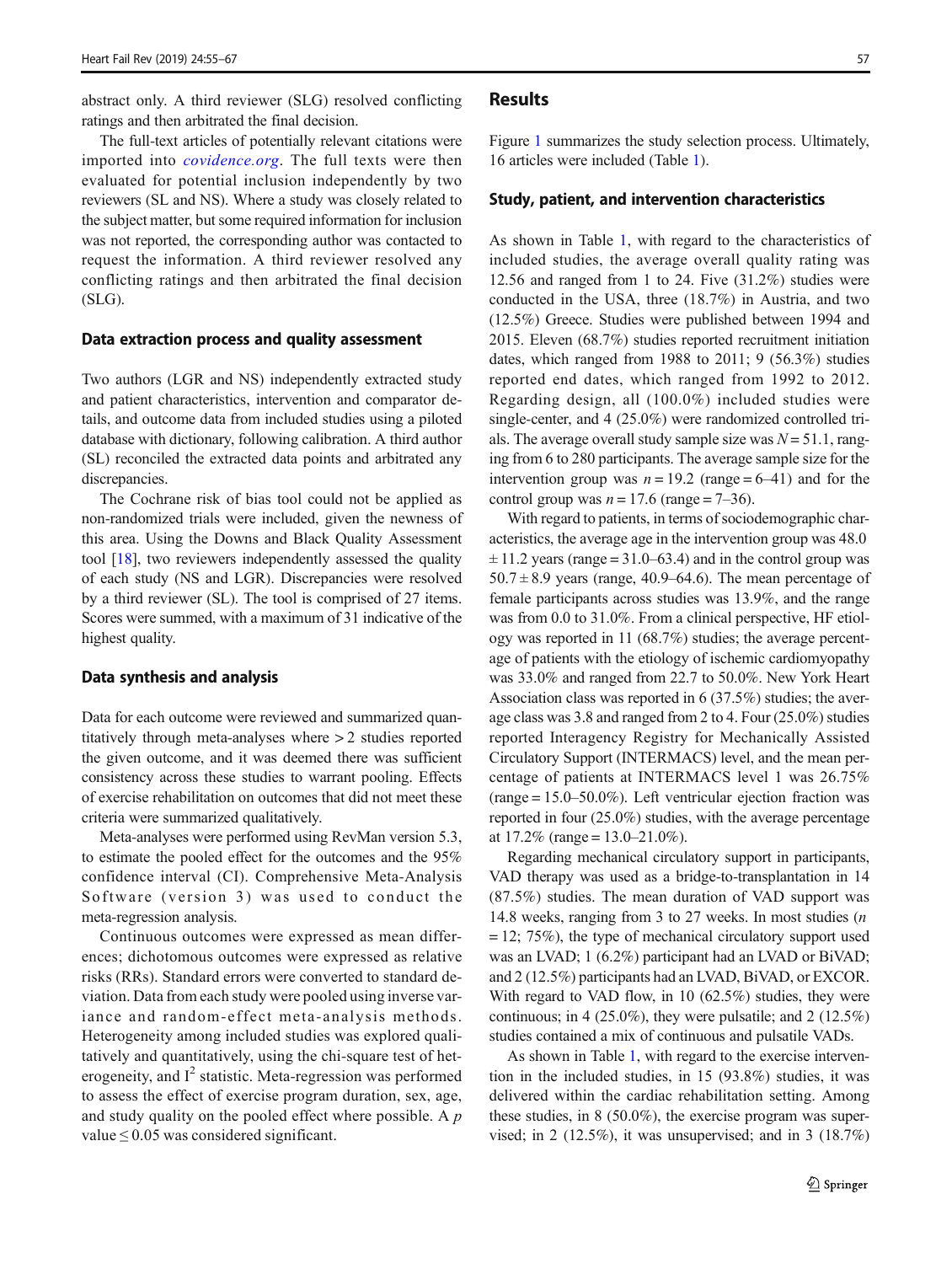<span id="page-3-0"></span>Fig. 1 Study selection process



studies, a combination of supervised or unsupervised sessions were delivered, and 3 did not report these data). A detailed description of the exercise interventions is presented in Table [1](#page-4-0). Duration of the exercise program was reported in 10 (62.5%) studies, ranging from 2 weeks to 8 months. Exercise frequency was reported by 12 (75.0%) studies and ranged from 2 to 7 times per week. The lowest dose or number of sessions (where both were reported) was 12 [\[20](#page-11-0)]. In the 6 (37.5%) studies in which adherence to the exercise program was reported, it was high (88–100%).

## Outcome results

As shown in Table [1,](#page-4-0) 13 (81.2%) studies reported functional capacity indicators ( $n = 11$  for peak VO<sub>2</sub>;  $n = 3$  for 6-min walk distance). For both peak  $VO<sub>2</sub>$  and 6-min walk distance, a benefit was reported. Five (31.2%) reported exercise physiology parameters ( $n = 5$  for VE/VCO<sub>2</sub> slope;  $n = 4$  for VAT- $VO<sub>2</sub>$ ;  $n = 4$  for respiratory exchange ratio). With regard to the latter, exercise rehabilitation did not have an impact in any of the studies. It was determined that meta-analysis could be performed for two functional capacity indicators (peak  $VO<sub>2</sub>$  and 6-min walk distance) and two exercise physiology parameters (VE/VCO<sub>2</sub> slope and VAT-VO<sub>2</sub>).

Three (18.7%) studies reported chronotropic responses  $(n=3$  for peak heart rate;  $n=1$  for resting heart rate). Two of these studies reported improvement of peak heart rate, and one study reported no change following exercise training. For resting heart rate, there was no significant difference by group or time in the one study where it was reported. No studies reported inflammatory biomarkers. One (6.2%) study reported neurohormones, specifically B-type natriuretic peptide. A reduction was observed, but it was unclear whether it was significant. Two (12.4%) studies reported indicators of heart structure and function ( $n = 1$  for ejection fraction;  $n = 1$ for left ventricular end-diastolic dimension). A benefit for ejection fraction with exercise rehabilitation was not clear.

With regard to clinical outcomes, six  $(3.7%)$  studies reported QoL ( $n = 3$  for Short-Form General Health Survey [[35](#page-12-0)];  $n = 1$  for Sickness Impact Profile physical activity subscales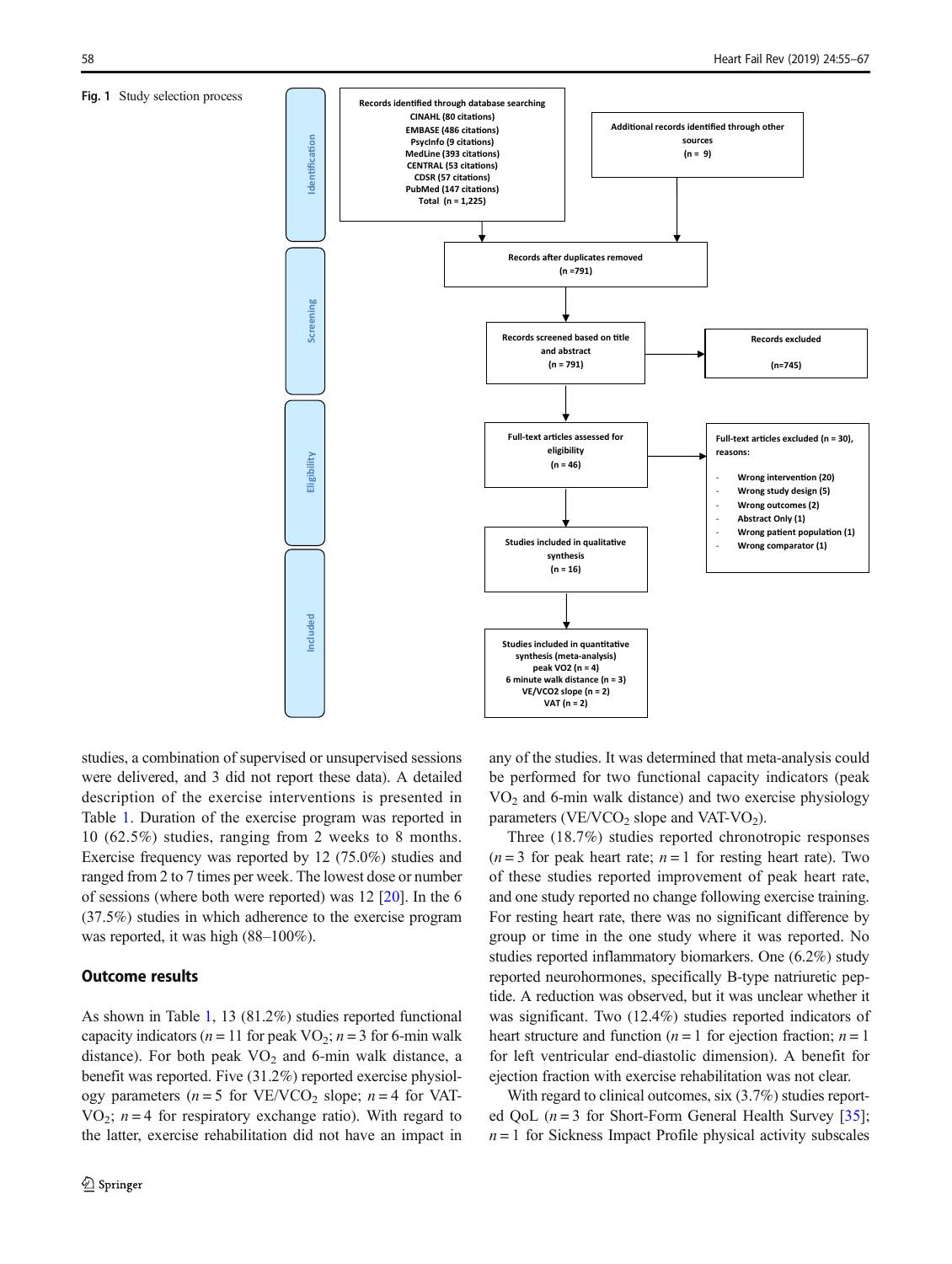<span id="page-4-0"></span>

| Table 1                                    |                                                   |                                                                                                                                             | Study and patient characteristics for included papers examining the effects of exercise training/rehabilitation in VAD recipients on physiological and clinical outcomes |                                                                                                                                                                                                                                                                                                                                                                                                                                                                                                                                                                                                                                                  |
|--------------------------------------------|---------------------------------------------------|---------------------------------------------------------------------------------------------------------------------------------------------|--------------------------------------------------------------------------------------------------------------------------------------------------------------------------|--------------------------------------------------------------------------------------------------------------------------------------------------------------------------------------------------------------------------------------------------------------------------------------------------------------------------------------------------------------------------------------------------------------------------------------------------------------------------------------------------------------------------------------------------------------------------------------------------------------------------------------------------|
| Study author, year,<br>country             | quality score <sup>a</sup> (/30)<br>Study design, | Participants: VAD type;<br>sample size, mean age,<br>after implant<br>proportion female;<br>duration<br>(weeks)                             | intensity, minutes/session, duration<br>Exercise intervention: frequency,<br>(weeks); type/mode; resistance<br>training (yes/no)                                         | Outcomes                                                                                                                                                                                                                                                                                                                                                                                                                                                                                                                                                                                                                                         |
| 2013 [19], Greece<br>Adamopoulos et al.    | RCT, 12                                           | Berlin Heart (number in each<br>PF-VAD 73% ( $n = 16$ )<br>$CF-VAD 27% (n = 6)$<br>LVAD 59% $(n=13)$<br>$BYAD 41% (n = 9)$<br>group are NR) | or bicycle, Y (inspiratory muscle training)<br>Borg 12-14, 45 min, 12 weeks, treadmill<br>4×/week, moderate intensity                                                    | post-intx 18.0 $\pm$ 0.8; pre-control 12.0 $\pm$ 0.8; post-control 13.7 $\pm$ 0.7.<br>Functional capacity: peak VO2 (ml/kg/min)pre-intx 12.9 ± 1.2:<br>differences between groups.<br>Significant                                                                                                                                                                                                                                                                                                                                                                                                                                                |
|                                            |                                                   | CF-LVAD and PF-LVAD models<br>NR 22, 39.7, 9.1%, NR                                                                                         |                                                                                                                                                                          |                                                                                                                                                                                                                                                                                                                                                                                                                                                                                                                                                                                                                                                  |
| Compostella et al. 2014<br>$[20]$ , Italy  | RCT.13                                            | 11.5%, 5.5 weeks<br>$CF-LVAD 100% (n = 26)$<br>Jarvik-2000 $(n = 24)$<br>Berlin Heart $(n = 2)$<br>26, 63.4,                                | 6×/week, NR, NR, 2 weeks, NR, Y                                                                                                                                          | Exercise physiology parameters: $VENCO2$<br>post-intx 32.2 $\pm$ 3.6; post-control 33.9 $\pm$ 8.5. No significant difference<br>post-intx $10.4 \pm 2.5$ ; post-control $10.9 \pm 2.2$ . No significant difference<br>post-intx $112.4 \pm 18.8$ ; post-control $101.5 \pm 16.1$ . Significant<br>post-intx $12.5 \pm 3.0$ ; post-control $13.6 \pm 2.9$ . No significant<br>Exercise physiology parameters: AT-VO <sub>2</sub> (ml/kg/min)<br>Functional capacity: peak VO <sub>2</sub> (ml/kg/min)<br>Chronotropic responses: peak HR (bpm)<br>differences between groups<br>differences between groups.<br>between groups.<br>between groups. |
|                                            |                                                   |                                                                                                                                             |                                                                                                                                                                          | Heart function and structure: ejection fraction (%) post-intx $20.3 \pm 6.3$ ;<br>post-control $24.4 \pm 4.0$ . Significant difference between groups                                                                                                                                                                                                                                                                                                                                                                                                                                                                                            |
| Netherland<br>deJonge et al.<br>2001 [21], | Observational cohort, 13                          | $(n = 15)$ , 15, 37.0, 0.0%, 8 weeks;<br>$PF-LVAD 100% (n = 15)$<br>12 weeks; 48 weeks<br>TCI HeartMate<br>Pneumatic                        | 20-40 min, NR, bicycle, treadmill,<br>3-5×/week, Borg 2 to 4 (light to<br>somewhat hard intensity)<br>or rowing machine, Y                                               | LVAD implantation $24.2 \pm 4.8$ . Significant differences between groups.<br>$(n = 15)$ 12 weeks post-LVAD implantation 23.0 $\pm$ 4.4. No significant<br>Functional capacity: peak VO <sub>2</sub> (ml/kg/min)<br>( $n = 10$ ) 8 weeks post-LVAD implantation 21.3 ± 3.8; 12 weeks post-<br>post-HTx 24.6 $\pm$ 3.3; 1 year post-HTx 26.2 $\pm$ 3.8. No significant<br>$(n=9)$ 12 weeks post-LVAD implantation $22.8 \pm 5.3$ ; 12 weeks<br>differences between groups.<br>differences.                                                                                                                                                        |
|                                            |                                                   |                                                                                                                                             |                                                                                                                                                                          | LVAD implantation $36.3 \pm 8.2$ . Significant differences between groups.<br>Exercise Physiology parameters: VE/VCO <sub>2</sub> $4 \pm 10.1$ ; 12 weeks post-<br>( $n = 10$ ) 8 weeks post-LVAD implantation 39.4 $\pm$ 10.1; 12 weeks post-<br>post-HTx 33.0 $\pm$ 4.4; 1 year post-HTx 33.7 $\pm$ 4.7. No significant<br>$(n=9)$ 12 weeks post-LVAD implantation 37.2 ± 7.8; 12 weeks<br>differences between groups.                                                                                                                                                                                                                         |
|                                            |                                                   |                                                                                                                                             |                                                                                                                                                                          | $(n = 10)$ 8 weeks post-LVAD implantation $14.8 \pm 2.2$ ; 12 weeks post-<br>LVAD implantation $15.8 \pm 4.0$ . No significant differences<br>between groups.<br>$(n = 15)$ 12 weeks post-LVAD implantation 15.4 ± 3.7.<br>No significant differences.<br>Exercise physiology parameters: AT-VO <sub>2</sub> (ml/kg/min)                                                                                                                                                                                                                                                                                                                         |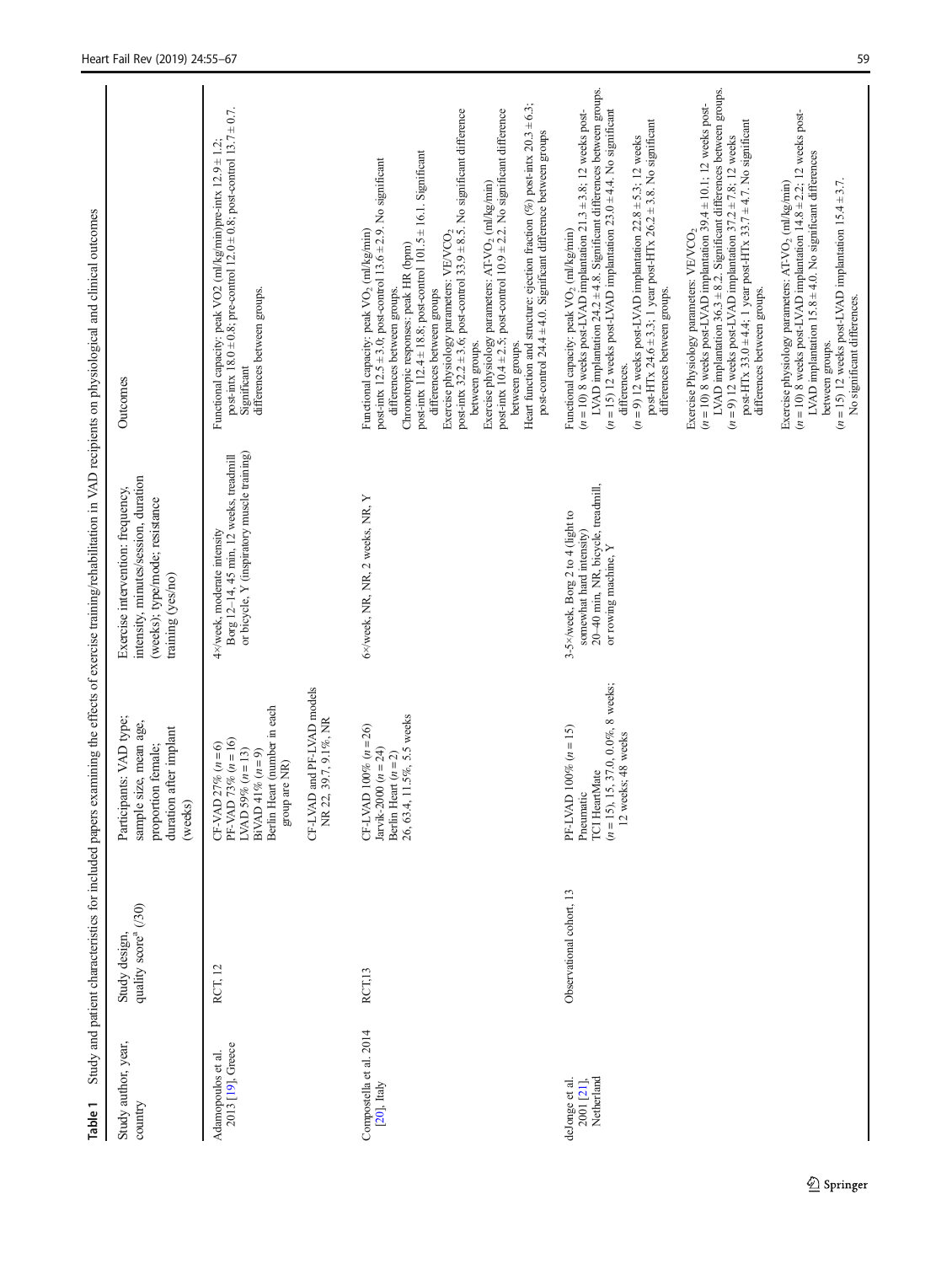| Table 1 (continued)                         |                                                   |                                                                                                                          |                                                                                                                                                                                   |                                                                                                                                                                                                                                                                                                                                                                                                                                                                                                                                 |
|---------------------------------------------|---------------------------------------------------|--------------------------------------------------------------------------------------------------------------------------|-----------------------------------------------------------------------------------------------------------------------------------------------------------------------------------|---------------------------------------------------------------------------------------------------------------------------------------------------------------------------------------------------------------------------------------------------------------------------------------------------------------------------------------------------------------------------------------------------------------------------------------------------------------------------------------------------------------------------------|
| Study author, year<br>country               | quality score <sup>a</sup> (/30)<br>Study design, | Participants: VAD type;<br>sample size, mean age,<br>duration after implant<br>proportion female;<br>(weeks)             | intensity, minutes/session, duration<br>Exercise intervention: frequency,<br>(weeks); type/mode; resistance<br>training (yes/no)                                                  | Outcomes                                                                                                                                                                                                                                                                                                                                                                                                                                                                                                                        |
|                                             |                                                   |                                                                                                                          |                                                                                                                                                                                   | 12 weeks post-HTx 15.9 $\pm$ 3.3; 1 year post-HTx 18.7 $\pm$ 2.5.<br>$(n = 9)$ 12 weeks post-LVAD implantation 14.4 $\pm$ 4.0;<br>No significant differences between groups.                                                                                                                                                                                                                                                                                                                                                    |
|                                             |                                                   |                                                                                                                          |                                                                                                                                                                                   | post-LVAD implantation 1.2 ±0.1. No significant differences<br>$(n = 10)$ 8 weeks post-LVAD implantation 1.2 $\pm$ 0.1; 12 weeks<br>$(n = 9)$ post 12 weeks LVAD implantation 1.2 $\pm$ 0.1; post<br>12 weeks HTx 1.1 $\pm$ 0.1 post 1 year HTx 1.1 $\pm$ 0.0.<br>$(n = 15)$ 12 weeks post-LVAD implantation $1.2 \pm 0.1$ .<br>No significant differences between groups.<br>Exercise Physiology parameters: RER<br>No significant differences.<br>between groups.                                                             |
| Hayes et al. 2012<br>[22], Australia        | RCT, 21                                           | 14, 47.9, 14.3%; 4.5 weeks<br>VentrAssist LVAD $(n = 14)$<br>$CF-LYAD 100\% (n=14)$                                      | 8 weeks, combination; Y<br>3×/week, variable; 30 min,                                                                                                                             | pre-intx 10.5 ± 2.3; post-intx 14.8 ± 4.9; pre-control 12.4 ± 1.7;<br>post-control 15.3 ±4.4. No significant group differences.<br>Functional Capacity: peak VO <sub>2</sub> (ml/kg/min)<br>from pre to post in both groups.<br>Significant improvement                                                                                                                                                                                                                                                                         |
|                                             |                                                   |                                                                                                                          |                                                                                                                                                                                   | No significant group difference. Significant improvement<br>No significant group differences. Significant improvement<br>QoL (SF-36): pre-intx $30.4 \pm 10.7$ ; post-intx $59.6 \pm 24.2$ ;<br>pre-control $36.7 \pm 12.2$ ; post-control $53.0 \pm 6.2$ .<br>from pre to post in both groups.<br>from pre to post in both groups<br>Functional capacity: 6MWT (m)                                                                                                                                                             |
| Karapolat et al.<br>2013 [23],<br>Turkey    | Observational Cohort, 12                          | 11, 45.6, 26%, 12.7 weeks<br>$CF-LVAD 73% (n = 8)$<br>Berlin EXCOR $(n=3)$<br>PF-LVAD 27% $(n=3)$<br>HeartWare $(n = 8)$ | (resistance + relaxation), 8 weeks, NR, Y<br>3×/week, $60-70\%$ of $VO_{2max}$ Borg 12-14,<br>30 min aerobic and 90 min total                                                     | groups pre to post. Significant differences within intx group in both<br>post-intx 15.13 ±3.42. No significant difference between groups<br>pre to post. Significant differences within intx group pre to post.<br>QoL: (SF-36)<br>pre-intx $66.86 \pm 13.80$ ; post-intx $82.67 \pm 16.91$ . No significant<br>(PCS) pre-intx $38.57 \pm 36.37$ ; post-intx $56.57 \pm 25.23$ (MCS)<br>Functional capacity: peak VO <sub>2</sub> (ml/kg/min)<br>PCS and MCS pre to post.<br>differences between<br>pre-intx $14.68 \pm 3.63$ ; |
| Kerrigan et al.<br>2014 [24],<br><b>USA</b> | RCT, 22                                           | 26, 55.0, 26.9%, 11.7 weeks<br>$CF-LVAD 100% (n = 26)$<br>HeartMate II $(n = 20)$<br>HeartWare $(n = 6)$                 | reserve, 30 min, 6 weeks, treadmill<br>progressed up to 80% of heart rate<br>and bicycle or arm ergometer or<br>$3\times$ week, 60% of heart rate reserve<br>recumbent stepper, N | post-control 11.8 $\pm$ 2.0. No significant difference between groups<br>pre to post. Significant difference within intx group pre to post<br>pre-intx 13.6 $\pm$ 3.3; post-intx 15.3 $\pm$ 4.4; pre-control 11.2 $\pm$ 2.0;<br>Functional capacity: peak VO <sub>2</sub> (ml/lkg/min)                                                                                                                                                                                                                                          |

 $\underline{\textcircled{\tiny 2}}$  Springer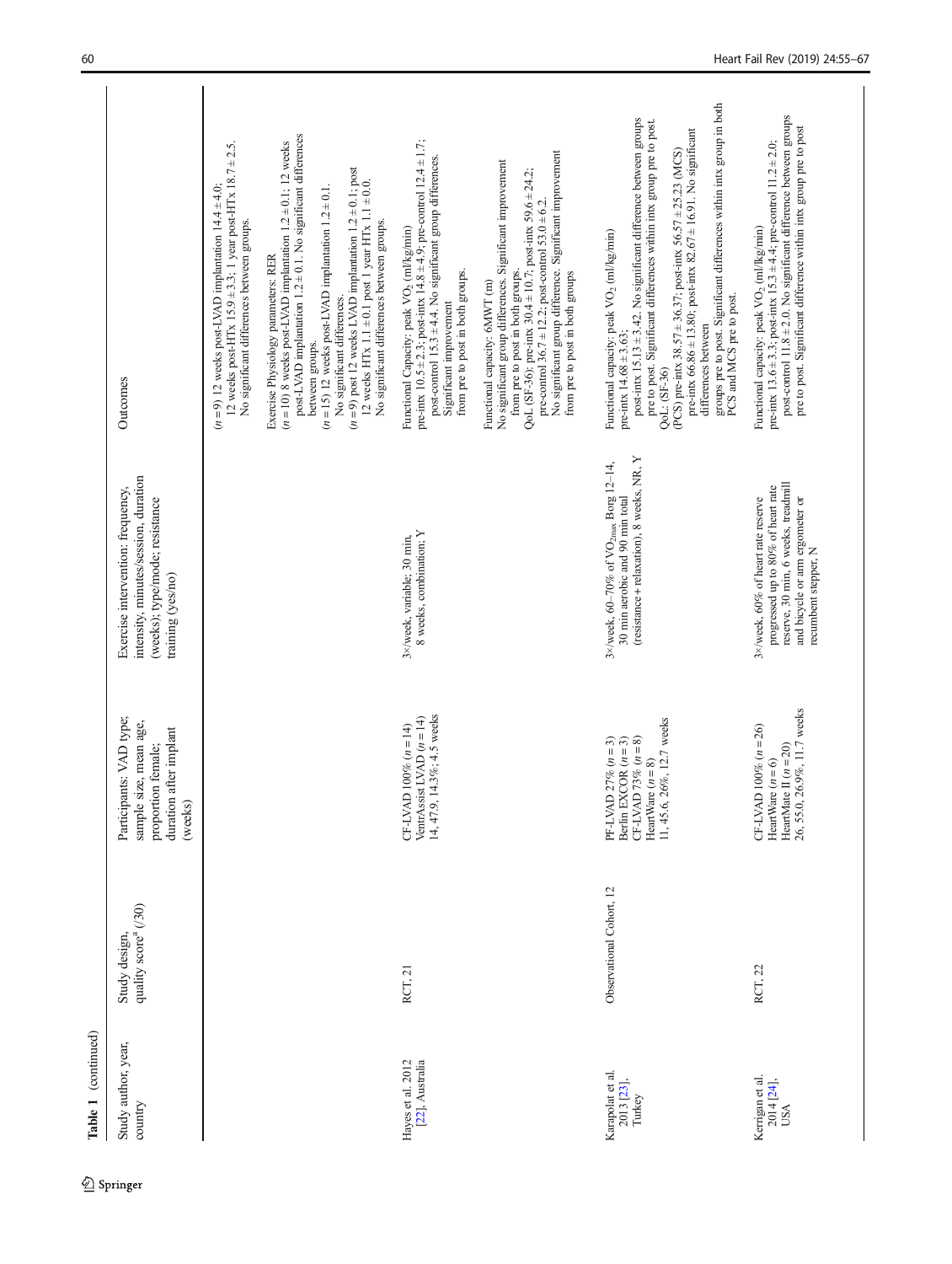| Table 1 (continued)                |                                                   |                                                                                                                                |                                                                                                                                                                         |                                                                                                                                                                                                                                                                                                                                                                                                                                                                                            |
|------------------------------------|---------------------------------------------------|--------------------------------------------------------------------------------------------------------------------------------|-------------------------------------------------------------------------------------------------------------------------------------------------------------------------|--------------------------------------------------------------------------------------------------------------------------------------------------------------------------------------------------------------------------------------------------------------------------------------------------------------------------------------------------------------------------------------------------------------------------------------------------------------------------------------------|
| Study author, year,<br>country     | quality score <sup>a</sup> (/30)<br>Study design, | Participants: VAD type;<br>sample size, mean age,<br>duration after implant<br>proportion female;<br>(weeks)                   | intensity, minutes/session, duration<br>Exercise intervention: frequency,<br>(weeks); type/mode; resistance<br>training (yes/no)                                        | Outcomes                                                                                                                                                                                                                                                                                                                                                                                                                                                                                   |
|                                    |                                                   |                                                                                                                                |                                                                                                                                                                         | post-control 356.0 ± 51.6. No significant differences between groups<br>pre-intx 350.1 $\pm$ 64.7; post-intx 402.4 $\pm$ 89.3; pre-control 336.6 $\pm$ 59.0;<br>pre to post. Significant differences within intx group pre to post.<br>No significant differences between groups and within groups<br>pre-intx $88 \pm 13$ ; post-intx $85 \pm 12$ ; pre-control $88 \pm 18$ ; post-<br>Chronotropic Responses: resting HR (bpm)<br>Functional capacity: 6MWT (m)<br>control $91 \pm 11$ . |
|                                    |                                                   |                                                                                                                                |                                                                                                                                                                         | control $124 \pm 25$ . No significant differences between groups and<br>pre-intx $128 \pm 24$ ; post-intx $132 \pm 28$ ; pre-control $116 \pm 18$ ; post-<br>Chronotropic Responses: peak HR (bpm)<br>within groups.                                                                                                                                                                                                                                                                       |
|                                    |                                                   |                                                                                                                                |                                                                                                                                                                         | pre-intx $36.8 \pm 8.7$ ; post-intx $37.8 \pm 8.8$ ; pre-control $38.8 \pm 8.0$ ;<br>post-control $37.2 \pm 8.4$ . No significant differences between<br>Exercise Physiology parameters: VEVCO2<br>groups and within groups.                                                                                                                                                                                                                                                               |
|                                    |                                                   |                                                                                                                                |                                                                                                                                                                         | pre-intx $10.0 \pm 2.1$ ; post-intx $10.9 \pm 2.1$ ; pre-control $9.1 \pm 0.7$ ; post-control<br>$9.3 \pm 1.0$ . No significant difference between groups pre to post.<br>Significant difference within intx group pre to post.<br>Exercise Physiology parameter: AT-VO <sub>2</sub> (ml/kg/min)                                                                                                                                                                                           |
|                                    |                                                   |                                                                                                                                |                                                                                                                                                                         | post-control 1.20 ±0.09. No significant differences between groups<br>pre-intx $1.17 \pm 0.08$ ; post-intx $1.18 \pm 0.08$ ; pre-control $1.24 \pm 0.09$ ;<br>Exercise Physiology parameters: RER<br>and within groups.                                                                                                                                                                                                                                                                    |
|                                    |                                                   |                                                                                                                                |                                                                                                                                                                         | Significant improvements within intx and between groups pre to post.<br>1 instance of hospitalization due to a syncopal episode immediately<br>QoL: (KCCQ) Intx 14.4-point increase; control 0.5-point increase.<br>after an exercise session.<br>Adverse Events:                                                                                                                                                                                                                          |
| Kohli et al. 2011<br>[25], USA     | Observational Cohort, 11                          | total artificial hearts (The<br>$CF-LVAD 100% (n = 12)$<br>The study also has 30<br>CardioWest TAH)<br>HeartMate II $(n = 12)$ | 3-5×/week, Borg $\leq$ 13, 5-10 min progressed<br>aerobic activity, 8 weeks, treadmill or<br>extremity recumbent stepper, N<br>towards 30 min continuous<br>upper/lower | Mean arterial pressure pre $87 \pm 8$ ; post $95 \pm 13$ . Significant improvement<br>from pre to post                                                                                                                                                                                                                                                                                                                                                                                     |
| Kormos et al.<br>1994 [26],<br>USA | Observational cohort, 8                           | 17.0%, 2.7 weeks<br>PF-LVAD $100\% (n = 12)$<br>$N-100 (n = 12)$<br>$8.3\%,$ NR<br>12, 51.2,<br>Novacor<br>12, 43.8,           | NR, NR, NR, NR, bicycle and walking, NR                                                                                                                                 | pre-intx 10; post-intx 15. Significant improvement from pre to post.<br>Chronotropic responses: Peak HR (%predicted) pre-intx 75%;<br>post-intx 90%. Significant improvements from pre to post<br>QoL (sickness impact profile physical activity subscale)<br>Functional Capacity: peak VO <sub>2</sub> (ml/kg/min)                                                                                                                                                                        |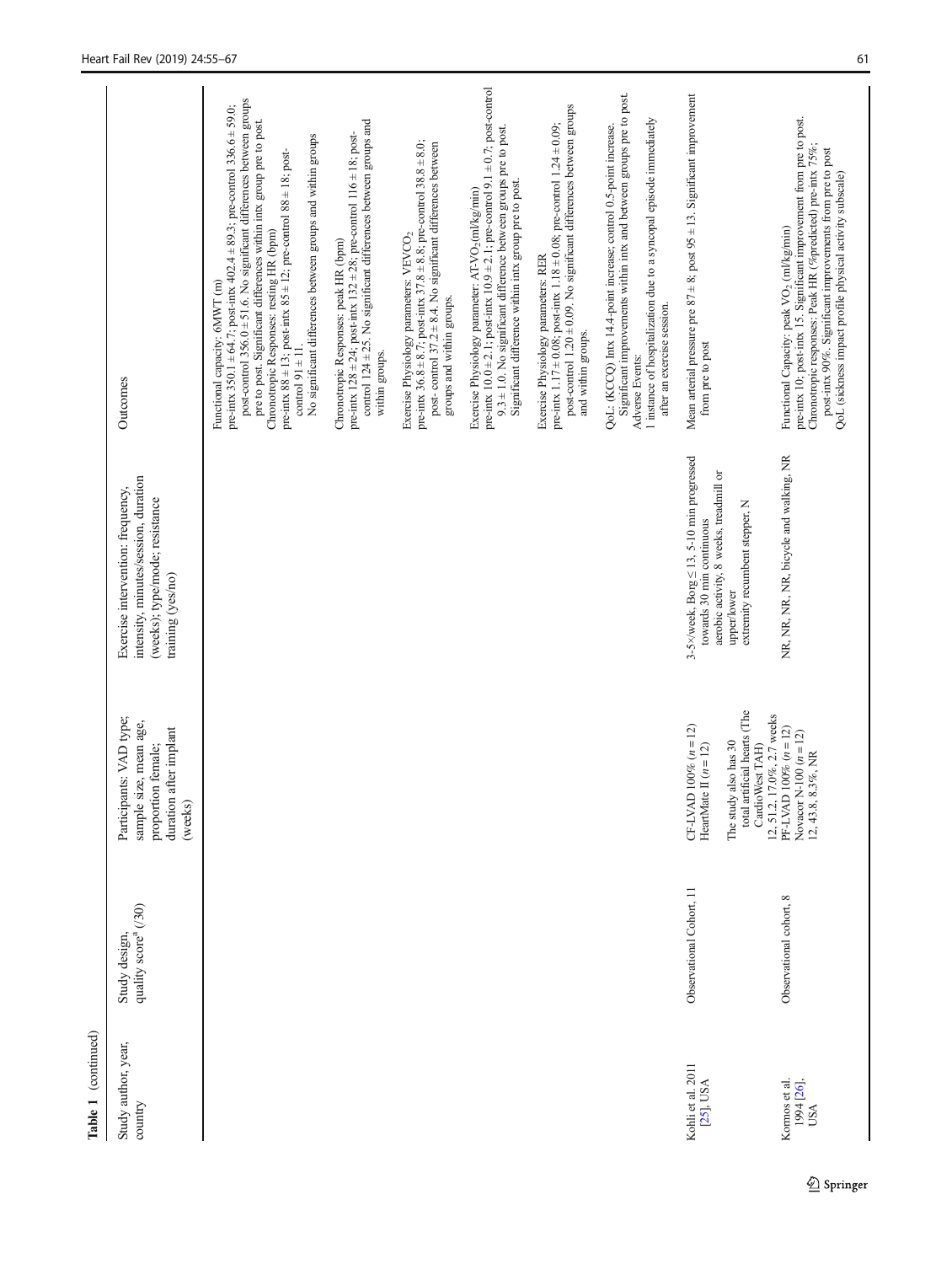| Table 1 (continued)                      |                                                   |                                                                                                                                                                                                           |                                                                                                                                  |                                                                                                                                                                                                                                                                                                                                                                                                                                                                                                                                                                                                                                                                                                                                                                                                                                                                                                                                                                                                                                                                                                                                                                                                                                                                                                                                                                                                                                                                      |
|------------------------------------------|---------------------------------------------------|-----------------------------------------------------------------------------------------------------------------------------------------------------------------------------------------------------------|----------------------------------------------------------------------------------------------------------------------------------|----------------------------------------------------------------------------------------------------------------------------------------------------------------------------------------------------------------------------------------------------------------------------------------------------------------------------------------------------------------------------------------------------------------------------------------------------------------------------------------------------------------------------------------------------------------------------------------------------------------------------------------------------------------------------------------------------------------------------------------------------------------------------------------------------------------------------------------------------------------------------------------------------------------------------------------------------------------------------------------------------------------------------------------------------------------------------------------------------------------------------------------------------------------------------------------------------------------------------------------------------------------------------------------------------------------------------------------------------------------------------------------------------------------------------------------------------------------------|
| Study author, year,<br>country           | quality score <sup>a</sup> (/30)<br>Study design, | Participants: VAD type;<br>sample size, mean age,<br>duration after implant<br>proportion female;<br>(weeks)                                                                                              | intensity, minutes/session, duration<br>Exercise intervention: frequency,<br>(weeks); type/mode; resistance<br>training (yes/no) | Outcomes                                                                                                                                                                                                                                                                                                                                                                                                                                                                                                                                                                                                                                                                                                                                                                                                                                                                                                                                                                                                                                                                                                                                                                                                                                                                                                                                                                                                                                                             |
|                                          |                                                   |                                                                                                                                                                                                           |                                                                                                                                  | compared to home-bound and in hospital improved in limitation<br>Physical functional well-being scores of outpatient LVAD patients<br>to activity.                                                                                                                                                                                                                                                                                                                                                                                                                                                                                                                                                                                                                                                                                                                                                                                                                                                                                                                                                                                                                                                                                                                                                                                                                                                                                                                   |
| Kugler et al. 2012<br>$[27]$ , Germany   | Quasi-Experimental, 13                            | 70, 52.0, 13.6%; 6 weeks<br>$100\% (n = 70)$<br>$(n = 32)$<br>HeartMate II<br>HeartWare<br>CF-LVAD<br>$(n = 38)$                                                                                          | 3.5×/week, NR, 78 week, bicycle, N                                                                                               | PCS improved from pre to post in intervention group only. No significant<br>Significant group differences with intx patients having higher functional<br>capacity. Significant improvements from pre to post in both groups.<br>Functional Capacity: peak VO <sub>2</sub> (ml/kg/min)<br>group differences.<br>QoL: (SF-36)                                                                                                                                                                                                                                                                                                                                                                                                                                                                                                                                                                                                                                                                                                                                                                                                                                                                                                                                                                                                                                                                                                                                          |
| Laoutaris et al.<br>2011 [28],<br>Greece | RCT, 24                                           | (NR whether it is BiVAD or LVAD)<br>PF-VAD 87% $(n = 13)$<br>$CF- VAD 13% (n = 2)$<br>BiVAD 47% $(n = 7)$<br>$LVAD 53% (n = 8)$<br>$i = 13$<br>INCOR $(n=2)$<br>15, 38.3, 6.7%,<br>27.4 weeks<br>EXCOR(n) | 3-5×/week, moderate Borg 12-14, 45 min,<br>10 weeks, bicycle or treadmill, Y<br>(inspiratory muscle training)                    | pre-intx $16.8 \pm 3.7$ ; post-intx $19.3 \pm 4.5$ ; pre-control $14.9 \pm 4$ ; post-control<br>pre-intx 40 $\pm$ 6.5; post-intx 35.9 $\pm$ 5.6; pre-control 41.4 $\pm$ 8.1; post-control<br>Exercise physiology parameter: $AT-VO2$ (ml/kg/min) pre-intx $12.0 \pm 5.6$ ;<br>post-intx 15.1 $\pm$ 4.2; pre-control 12.2 $\pm$ 4.4; post-control 12.9 $\pm$ 3. No<br>pre-intx $462 \pm 88$ ; post-intx $527 \pm 76$ ; pre-control $430 \pm 41$ ; post-control<br>post-control $1.2 \pm 0.1$ . No significant differences between groups<br>$14.8 \pm 4.2$ . No significant difference between groups pre to post.<br>$40.2 \pm 7.3$ . No significant difference between groups pre to post.<br>448 ± 55. No significant difference between groups pre to post.<br>significant difference between groups pre to post. Significant<br>pre-intx 48.9 ± 12.8; post-intx 38.2 ± 11.6; pre-control 49.8 ± 9.5;<br>pre-intx $1.13 \pm 0.1$ ; post-intx $1.2 \pm 0.1$ ; pre-control $1.1 \pm 0.07$ ;<br>Significant differences within intx group pre to post<br>Significant difference within intx group pre to post.<br>Significant difference within intx group pre to post.<br>Functional Capacity: peak VO <sub>2</sub> (ml/kg/min)<br>differences within intx group pre to post.<br>Exercise physiology parameters: VE/VCO <sub>2</sub><br>and within groups from pre to post.<br>Exercise physiology parameters: RER<br>Functional capacity: 6MWT(m)<br>QoL: (MLwHFQ) |
| Marko et al. 2015 [29],<br>Austria       | Observational cohort, 18                          | 41, 54.8, 20.0%; 6.9 weeks<br>$CF-LVAD 100% (n=41)$<br>HeartMate II $(n=9)$<br>$(n=32)$<br>Heartware                                                                                                      | NR, Borg 13, 30-90 min; 4.5<br>weeks; combination, Y                                                                             | pre-intx 11.3 $\pm$ 4.1; post-intx 14.5 $\pm$ 5.2. Significant improvement from<br>post-control 50.8 ± 10.3. No significant difference between groups<br>pre to post. Significant difference within intx group pre to post<br>Functional capacity: peak VO <sub>2</sub> (ml/kg/min)<br>Exercise physiology parameters: RER<br>pre to post.                                                                                                                                                                                                                                                                                                                                                                                                                                                                                                                                                                                                                                                                                                                                                                                                                                                                                                                                                                                                                                                                                                                           |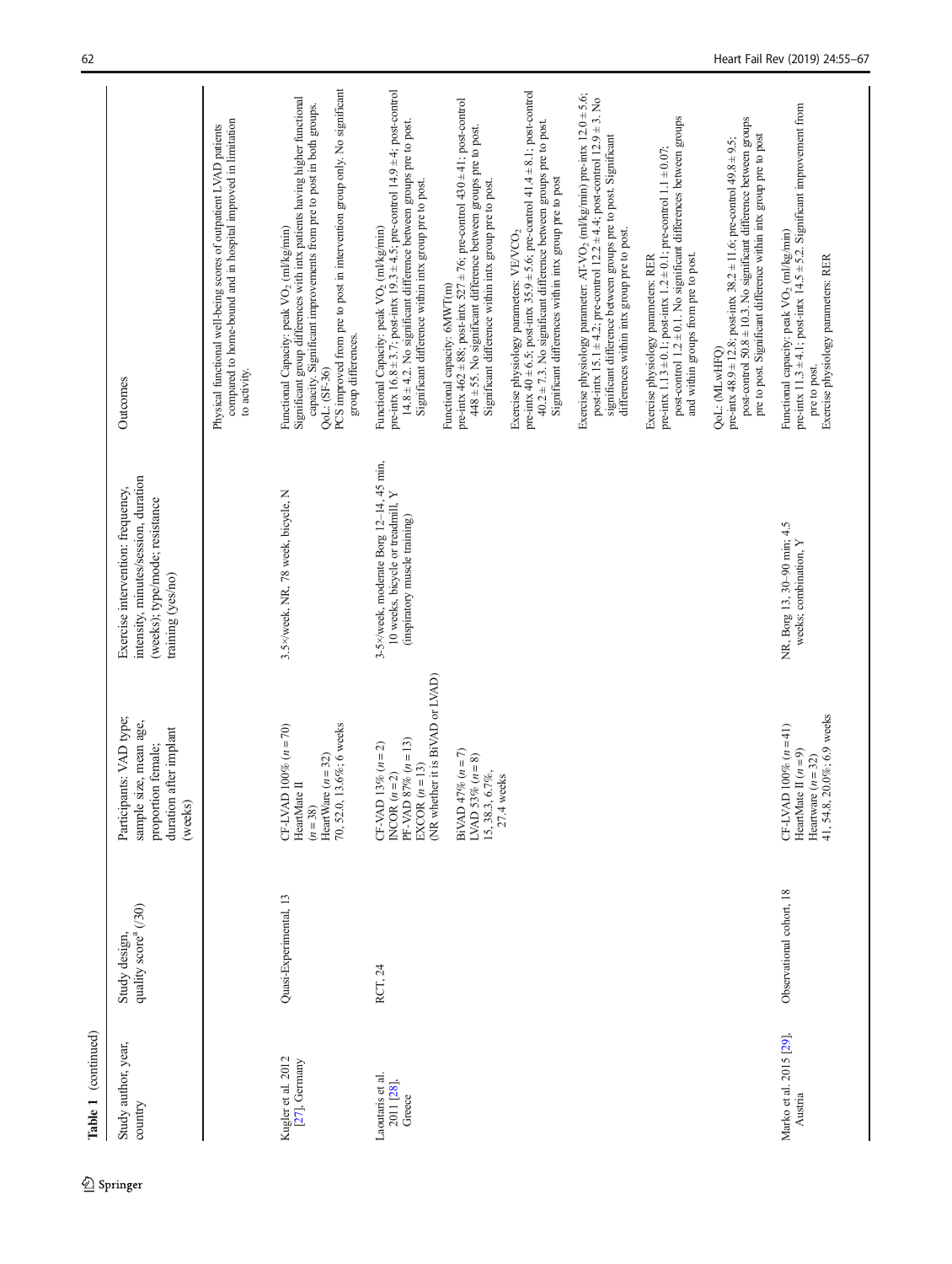| Table 1 (continued)                           |                                                                                                                                              |                                                                                                                                    |                                                                                                                                  |                                                                                                                                                                                                                                                                                                                                                                                                                                                                                                                                                                                                                                                                                                                                                                                                  |
|-----------------------------------------------|----------------------------------------------------------------------------------------------------------------------------------------------|------------------------------------------------------------------------------------------------------------------------------------|----------------------------------------------------------------------------------------------------------------------------------|--------------------------------------------------------------------------------------------------------------------------------------------------------------------------------------------------------------------------------------------------------------------------------------------------------------------------------------------------------------------------------------------------------------------------------------------------------------------------------------------------------------------------------------------------------------------------------------------------------------------------------------------------------------------------------------------------------------------------------------------------------------------------------------------------|
| Study author, year,<br>country                | quality score <sup>a</sup> (/30)<br>Study design,                                                                                            | Participants: VAD type;<br>sample size, mean age,<br>duration after implant<br>proportion female;<br>(weeks)                       | intensity, minutes/session, duration<br>Exercise intervention: frequency,<br>(weeks); type/mode; resistance<br>training (yes/no) | Outcomes                                                                                                                                                                                                                                                                                                                                                                                                                                                                                                                                                                                                                                                                                                                                                                                         |
|                                               |                                                                                                                                              |                                                                                                                                    |                                                                                                                                  | Pre-intx $1.1 \pm 0.1$ ; post-intx $1.1 \pm 0.1$ . No significant improvement<br>from pre to post                                                                                                                                                                                                                                                                                                                                                                                                                                                                                                                                                                                                                                                                                                |
|                                               |                                                                                                                                              |                                                                                                                                    |                                                                                                                                  | pre-intx $37.8 \pm 7.9$ ; post-intx $33.7 \pm 5.8$ . Significant improvement<br>1 non-sustained instance of ventricular tachycardia<br>BNP-27% reduction. Unclear if significant.<br>Exercise physiology parameters: VE/VCO <sub>2</sub><br>Neurohormone levels<br>from pre to post<br>Adverse events:                                                                                                                                                                                                                                                                                                                                                                                                                                                                                           |
| United States<br>Morrone et al.<br>1996 [30], | Observational cohort, 12                                                                                                                     | 34, 52.0, 20.6%, 11-≤334 days<br>Numbers of each device NR<br>$100\% (n=34),$<br>HeartMate 1205 VE<br>HeartMate 1000 IP<br>PF-LVAD | NR, Borg 11-13, NR, NR,<br>treadmill or bicycle, $\mathbf{{Y}}$                                                                  | pooling, decreased driveline air volume, and hypovolemia<br>4 instances of an acute decrease in pump flow due to venous<br>Adverse events:                                                                                                                                                                                                                                                                                                                                                                                                                                                                                                                                                                                                                                                       |
| Nakatani et al.<br>1998 [31],<br>Japan        | Observational cohort, 6                                                                                                                      | CF-LVAD or PF-LVAD NR)<br>(VAD type and whether it is<br>BiVAD 17% $(n=1)$<br>6, 31.0, 16.7%, NR<br>$LVAD 83% (n = 5)$             | 2×/week, NR, NR, NR, bicycle, N                                                                                                  | Heart function and structure:<br>LVEDd (mm): $77.3 \pm 7.7$                                                                                                                                                                                                                                                                                                                                                                                                                                                                                                                                                                                                                                                                                                                                      |
| Sapirstein et al.<br>1995 [32],<br>USA        | Observational cohort, 6                                                                                                                      | $PF-LVAD 100% (n=19)$<br>Pierce-Donachy $(n = 19)$<br>19, 51.0, 21.1%, NR                                                          | Daily, NR, NR, NR treadmill<br>or bicycle, NR                                                                                    |                                                                                                                                                                                                                                                                                                                                                                                                                                                                                                                                                                                                                                                                                                                                                                                                  |
| Wieselthaler et al.<br>2001 [33],<br>Austria  | Observational cohort, 1                                                                                                                      | CF-LVAD $100\%~(n=10)$<br>DeBakey VAD $(n = 10)$<br>$0.0\%$ , NR<br>10, 52.0,                                                      | Daily, NR, NR, 6 weeks, bicycle, N                                                                                               |                                                                                                                                                                                                                                                                                                                                                                                                                                                                                                                                                                                                                                                                                                                                                                                                  |
| 2001 [34],<br>Wieselthaler<br>Austria         | Observational cohort, 9                                                                                                                      | CF-LVAD $100\%$ $(n=6)$<br>6, 53.0, 0.0%, variable<br>DeBakey VAD $(n=6)$                                                          | NR, NR, NR, NR Bicycle, NR                                                                                                       | 1 instance of bicycle ischemic cardiomyopathy and infarction<br>Functional capacity: peak VO <sub>2</sub> (ml/kg/min)<br>(In one patient) post-intx 20<br>of right coronary artery<br>Adverse events:                                                                                                                                                                                                                                                                                                                                                                                                                                                                                                                                                                                            |
|                                               | Raw scores reported where available at follow-up assessment points<br>rate peak, VO <sub>2</sub> maximal oxygen consumption (ml/kg/min), QoL |                                                                                                                                    |                                                                                                                                  | Kansas City Cardiomyopathy Questionnaire, <i>LVEDd</i> left ventricular end-diastolic dimension, <i>HTx</i> heart transplant, <i>RCT</i> randomized controlled trial, <i>intx</i> intervention, <i>PCS</i> physical component score, <i>MCS</i><br>mental component score. $\delta MWT$ 6-min walk test (m). RER respiratory exchange ratio VEN/CO, slope minite ventilation-carbon dioxide production relations(NATO-oxygen untake at ventilatory<br>LVAD left ventricular assist device, BIVAD biventricular assist device, VAD ventricular assist device (when not clear if LVAD or BiVAD), CF continuous flow, PF pulsatile flow, VR not reported, HR heart<br>Quality of Life, SF-36 Study Short-Form General Health Survey, MLwHFQ Minnesota living with heart failure questionnaire, KCCQ |

mental component score, 6MWT 6-min walk test (m), RER respiratory exchange ratio, VE/VCO<sub>2</sub> slope minute ventilation-carbon dioxide production relationship, (VAT)-VO<sub>2</sub> oxygen uptake at ventilatory ž A The Component Source of the Common Source of the Common Section Section Section 2. The Section of the share of the share of the share of the share of the share of the share of the share of the share of the Section and B anaerobic threshold (ml/kg/min),  $BNP$  B-type natriuretic peptide,  $METs$  metabolic equivalents of task Downs and Black [[1](#page-10-0)]. Highest quality rating is 31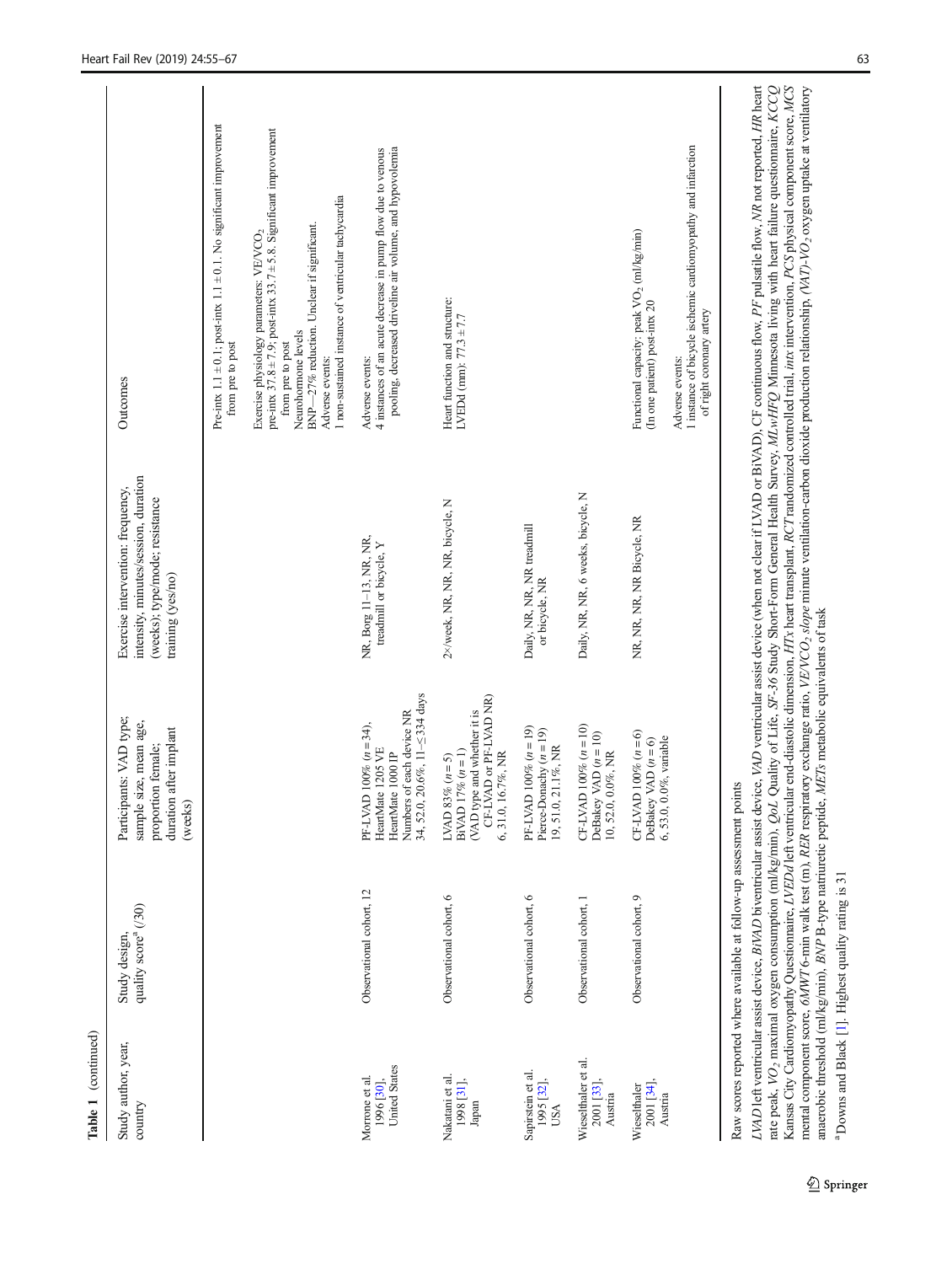[\[36](#page-12-0)];  $n = 1$  for Kansas City Cardiomyopathy Questionnaire [\[37\]](#page-12-0); and  $n = 1$  for Minnesota Living with Heart Failure Questionnaire [\[38](#page-12-0)]). Exercise rehabilitation was beneficial in four (66%) studies. No difference in QoL scores were observed in two (33%) studies between patients who received and those who did not receive exercise rehabilitation (Table [1](#page-4-0)). Finally, in the nine studies that reported adverse events, in many cases, it was not clear whether the events were related to the exercise rehabilitation or VAD implantation.

#### Quantitative results

Four studies could be included in the meta-analysis for peak  $VO<sub>2</sub>$  all of which were randomized trials. The heterogeneity was considered moderate  $(I^2 = 47.0\%)$ . As shown in Fig. 2, there was significant improvement in peak  $VO<sub>2</sub>$  with exercise rehabilitation compared to usual care  $(p = 0.004)$ . Meta-regression analysis results indicated that the effect was not related to age  $(p = 0.10)$ , sex  $(p = 0.44)$ , exercise program duration ( $p = 0.10$ ), or study quality ( $p = 0.51$ ).

Three studies could be included in the meta-analysis for the 6-min walk test outcome, again all of which were randomized trials. The heterogeneity was considered low  $(I^2 = 0.0\%)$ . As shown in Fig. [3,](#page-10-0) results showed significant improvement in 6-min walk distance with exercise rehabilitation compared to usual care  $(p = 0.01)$ .

Two randomized trials were included in the meta-analysis for  $VE/VCO<sub>2</sub>$  slope. The heterogeneity was considered moderate ( $I^2 = 55.0\%$ ). There was no significant improvement in  $VE/VCO<sub>2</sub>$  slope with exercise rehabilitation (supplementary Fig. 1).

Finally, 2 randomized trials were included in the metaanalysis for VAT outcome. The heterogeneity was considered moderate  $(I^2 = 51.0\%)$ . The meta-analysis did not demonstrate significant improvement in VAT with exercise rehabilitation.

# **Discussion**

Exercise rehabilitation is generally beneficial for VAD recipients. In particular, exercise rehabilitation is established as effective in increasing functional capacity across multiple indicators, and QoL, but potentially not some exercise physiology parameters. Overall, these findings support conclusions from the previous narrative reviews [[14](#page-11-0)], initial meta-analyses [[15,](#page-11-0) [16\]](#page-11-0), and clinical practice guideline recommendations [[11\]](#page-11-0), that VAD recipients should receive exercise rehabilitation.

Consistent with previous meta-analyses in this area [[15,](#page-11-0) [16\]](#page-11-0), exercise rehabilitation was associated with significantly greater improvement in functional capacity compared to controls, as reflected by peak  $VO<sub>2</sub>$  and 6-min walk test distance. Clinical endpoints such as mortality were not assessable due to inconsistency in the reporting; however, it may be reasonable to postulate that the degree of increased functional capacity observed may translate into reduced mortality [\[39](#page-12-0)–[42\]](#page-12-0).

There have been no previous meta-analyses reporting on exercise physiology parameters to our knowledge. This initial one suggests no significant improvements with exercise rehabilitation, but further study is warranted prior to drawing firm conclusions. Qualitatively, results suggested improvements in chronotropic responses with exercise rehabilitation.

Also consistent with the meta-analysis in this area [\[15](#page-11-0), [16\]](#page-11-0), overall, an impact of exercise rehabilitation on QoL was found. Improvements in QoL are especially important endpoints in the context of patients on long-term VAD destination therapy not listed for transplantation.

Some initial guidance is now available to assist clinicians in the cardiac rehabilitation setting working with VAD recipients [\[13,](#page-11-0) [43](#page-12-0)–[45\]](#page-12-0). In the studies reviewed herein, VAD patients generally were trained 2 weeks to 8 months, 2–7 times per week. Most were trained in a supervised setting, with many transitioning to unsupervised exercise. It may be reasonable to introduce a program of low-impact activity such as on an exercise bike under careful supervision in a cardiac rehabilitation center and gradually advance the prescription intensity and broaden exercise modalities. Given the clinical complexity, each patient will have different endurance capabilities as a starting point. From our experience as a large cardiac center, many of our patients live remotely from the hospital and cardiac rehabilitation center. Therefore, transitioning to unsupervised exercise once patient safety and confidence are established may be preferable. Future larger multi-center studies should be conducted to determine whether home-based exercise in patients who live at a distance from cardiac rehabilitation could be safe.



Fig. 2 Significant improvement in peak VO2 with exercise rehabilitation compared to usual care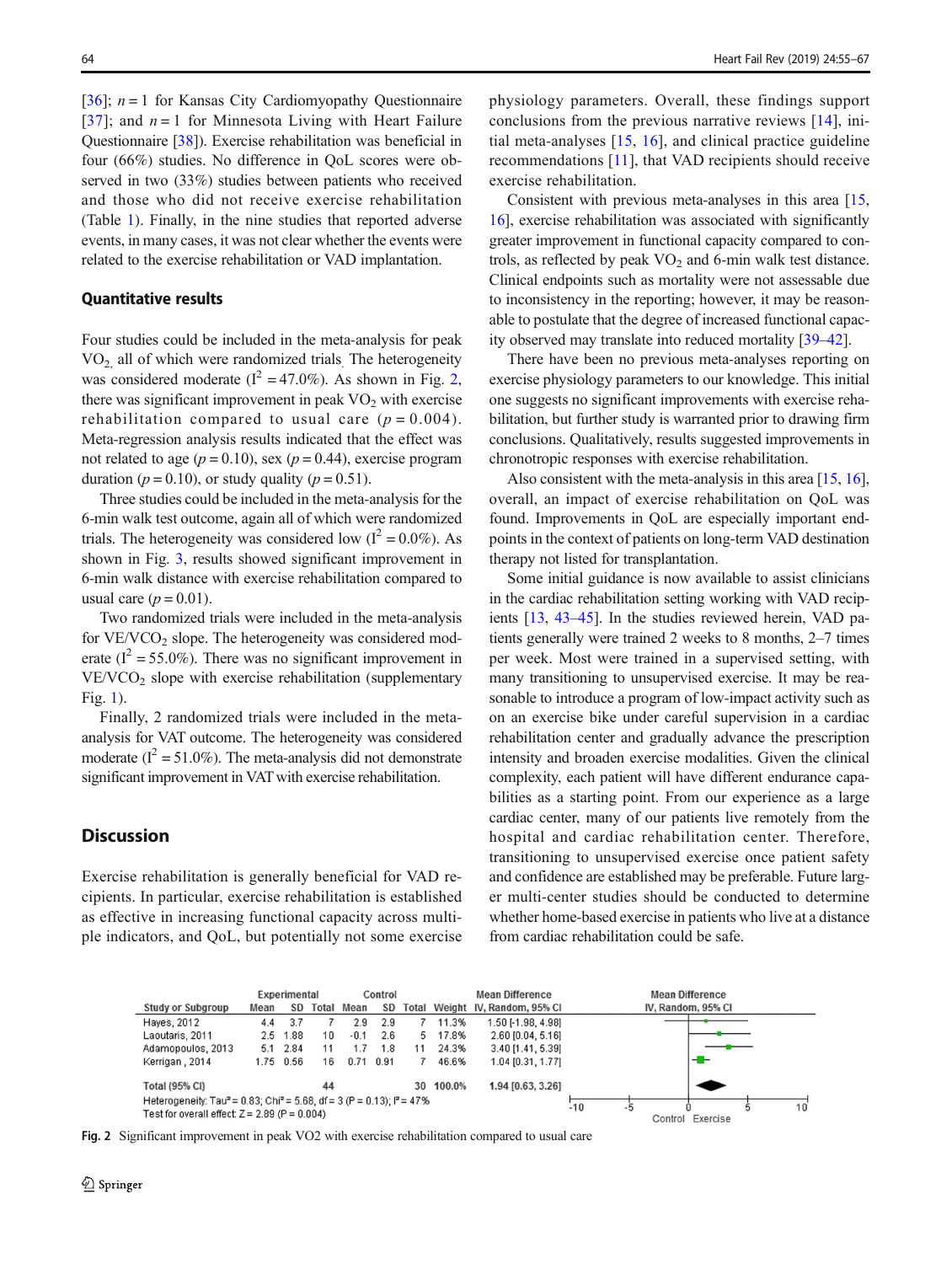<span id="page-10-0"></span>

Fig. 3 Significant improvement in 6-min walk distance with exercise rehabilitation compared to usual care

#### Limitations

Caution is warranted in interpreting these results, particularly given the small pool of available studies and that some studies included in the qualitative summary were of low quality. First, the lack of benefit observed for some outcomes (e.g., VE/  $VCO<sub>2</sub>$  and VAT) may be due to low power. The meta-analyses for  $VE/VCO<sub>2</sub>$  slope and VAT in particular are very limited, with only two studies. Future exercise training studies in patients supported by circulatory support should report these exercise testing parameters.

Second, the small number of studies precluded planned sensitivity analyses, including study quality, sex, age, and device parameters. With regard to the latter in particular, in most studies, devices were newer-generation continuous flow; however, in over one-quarter of the studies, patients with pulsatile-flow devices were included; these were from an early era of mechanical support when outcomes were generally poorer, and most patients were bridge-to-transplant versus destination therapy in contemporary practice. Indeed, pulsatile-flow devices are no longer in use, and therefore are not relevant to current clinical practice. Although previous studies have shown that implantation of pulsatile or continuous-flow VADs provided equivalent degrees of exercise capacity [\[4](#page-11-0)], different VAD devices may differentially affect exercise training outcomes. For example, the physiology of the new continuous devices is different than that of the old pulsatile flow pumps, as it provides non-physiological low-pulsatile blood flow. However, the meta-analysis included only studies from 2011 onwards, which are relatively newer studies.

Moreover, while most studies were comprised of patients with an LVAD, some studies included patients with other device types as well, such as BiVADs. These patients are likely to have poorer outcomes, and therefore inclusion of these devices may have led to under-estimation of exercise rehabilitation effects. Moreover, BiVADs are no longer clinically available, and therefore the corresponding findings are again not applicable to current clinical practice. Clearly, there is need for a current, multi-center, larger trial.

## Directions for future research

The included studies applied different exercise protocols (some including resistance training), which would augment heterogeneity. Further investigation is required to understand the effect of the duration, intensity, mode, and frequency of aerobic exercise on outcomes, to support guideline recommendations for exercise prescription. Empirical guidance as to when it is safe to start an exercise rehabilitation program after such a complex surgical intervention as VAD implantation is also required. Moreover, the impact of VAD settings such as pump speed and power deserve more consideration [\[46](#page-12-0), [47\]](#page-12-0).

More studies of the impact of exercise rehabilitation on chronotropic responses, inflammatory biomarkers, neurohormones, and heart structure and function are also needed. There was insufficient data to pool quantitatively for these outcomes. With accumulating studies in the VAD population, it is hoped that the effects of exercise rehabilitation specifically on adverse events can also be characterized (e.g., respiratory distress, bleeding, suction events, rhythm disturbances). Finally, longer-term outcome data is needed to establish the impact of exercise rehabilitation on mortality and morbidity.

In conclusion, in this systematic review and meta-analysis on the benefits of exercise rehabilitation for VAD recipients, findings demonstrated it is effective in improving physiological and clinical outcomes. Specifically, VAD recipients exhibited significant increases in peak  $VO<sub>2</sub>$  and 6-min walk distance with exercise compared to controls. Improvements in QoL and chronotropic responses were also observed. These results provide support for clinical practice recommendations that VAD recipients receive exercise training. Cardiac rehabilitation societies should develop educational programs for professionals to increase capacity to treat this population.

Acknowledgements We wish to thank Dr. Dennis J. Kerrigan and Dr. Kate Hayes who kindly provided additional data for the meta-analysis. We also gratefully acknowledge Dr. Susan Marzolini for advice on analyses.

#### Compliance with ethical standards

Conflict of interest Dr. Vivek Rao is a consultant to CorMatrix, and Heart-Ware. The other authors have no conflicts of interest to disclose.

# References

1. Mancini D, Goldsmith R, Levin H, Beniaminovitz A, Rose E, Catanese K, Flannery M, Oz M (1998) Comparison of exercise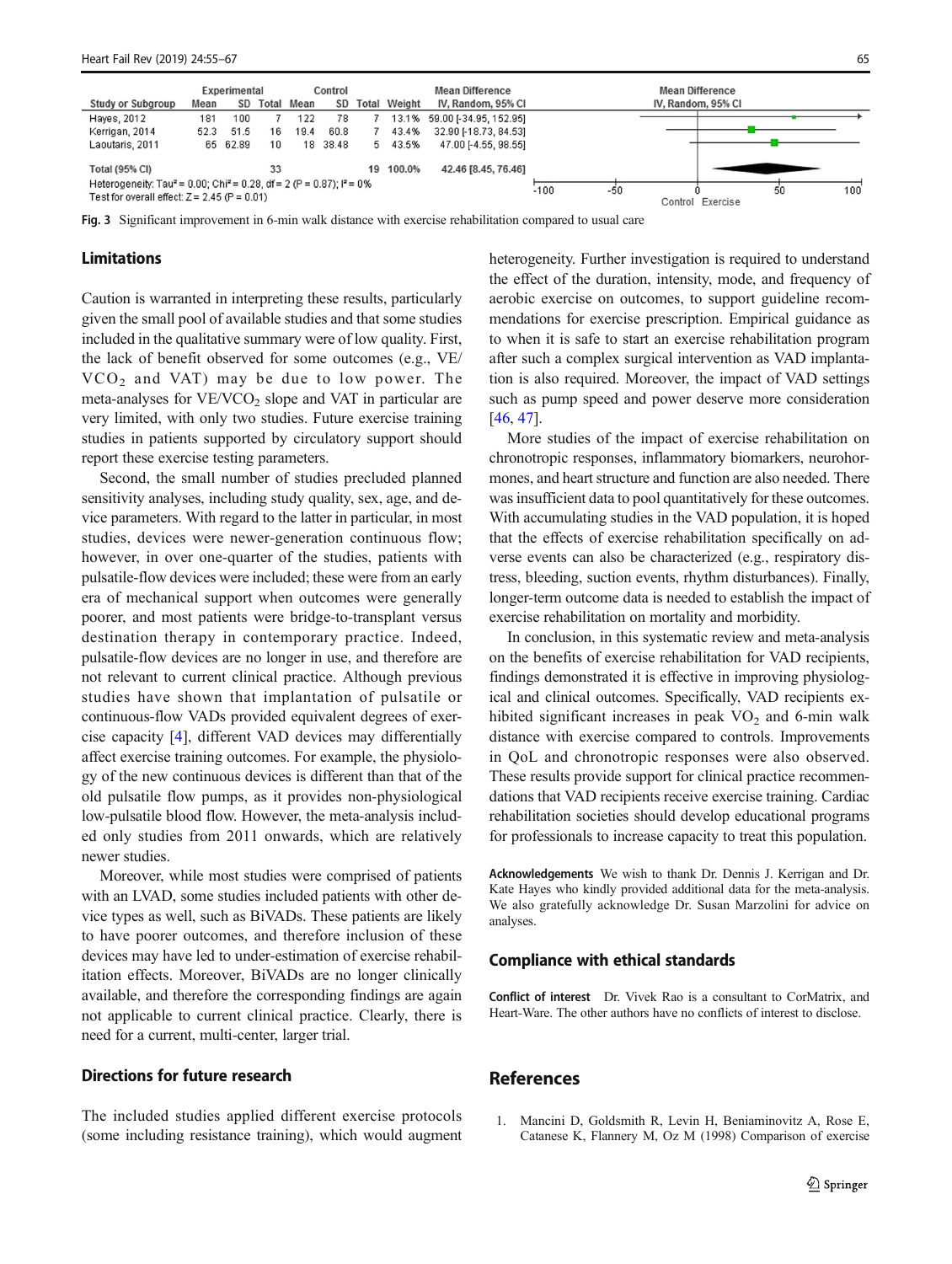<span id="page-11-0"></span>performance in patients with chronic severe heart failure versus left ventricular assist devices. Circulation 98:1178–1183

- 2. Jakovljevic DG, George RS, Nunan D, Donovan G, Bougard RS, Yacoub MH, Birks EJ, Brodie DA (2010) The impact of acute reduction of continuous-flow left ventricular assist device support on cardiac and exercise performance. Heart 96:1390–1395
- 3. Simon MA, Kormos RL, Gorcsan J 3rd et al (2005) Differential exercise performance on ventricular assist device support. J Heart Lung Transplant 24:1506–1512
- 4. Haft J, Armstrong W, Dyke DB et al (2007) Hemodynamic and exercise performance with pulsatile and continuous-flow left ventricular assist devices. Circulation 116:18–15
- 5. Leibner ES, Cysyk J, Eleuteri K, el-Banayosy A, Boehmer JP, Pae WE (2013) Changes in the functional status measures of heart failure patients with mechanical assist devices. Am Soc Artif Intern Organs 59:117–122
- 6. Grosman-Rimon L, McDonald MA, Pollock Bar-Ziv S et al (2013) Chronotropic incompetence, impaired exercise capacity, and inflammation in recipients of continuous-flow left ventricular assist devices. J Heart Lung Transplant 32:930–932
- 7. Pruijsten RV, de Jonge N, Kirkels JH, Klöpping C, Doevendans PAFM, Oosterom A, Kemperman H, Lahpor JR (2008) Left ventricular assist device: a functional comparison with heart transplantation. Neth Heart J 16:41–46
- 8. Jaski BE, Lingle RJ, Kim J, Branch KR, Goldsmith R, Johnson MR, Lahpor JR, Icenogle TB, Piña I, Adamson R, Favrot LK, Dembitsky WP (1999) Comparison of functional capacity in patients with end-stage heart failure following implantation of a left ventricular assist device versus heart transplantation: results of the experience with left ventricular assist device with exercise trial. J Heart Lung Transplant 18:1031–1040
- 9. Gullestad L, Myers J, Edvardsen T, Kjekshus J, Geiran O, Simonsen S (2004) Predictors of exercise capacity and the impact of angiographic coronary artery disease in heart transplant recipients. Am Heart J 147:49–54
- 10. Belardinelli R, Georgiou D, Cianci G, Purcaro A (1999) Randomized, controlled trial of long-term moderate exercise training in chronic heart failure: effects on functional capacity, quality of life, and clinical outcome. Circulation 99:1173–1182
- 11. Feldman D, Pamboukian SV, Teuteberg JJ, Birks E, Lietz K, Moore SA, Morgan JA, Arabia F, Bauman ME, Buchholz HW, Deng M, Dickstein ML, el-Banayosy A, Elliot T, Goldstein DJ, Grady KL, Jones K, Hryniewicz K, John R, Kaan A, Kusne S, Loebe M, Massicotte MP, Moazami N, Mohacsi P, Mooney M, Nelson T, Pagani F, Perry W, Potapov EV, Eduardo Rame J, Russell SD, Sorensen EN, Sun B, Strueber M, Mangi AA, Petty MG, Rogers J, International Society for Heart and Lung Transplantation (2013) The 2013 International Society for Heart and Lung Transplantation guidelines for mechanical circulatory support: executive summary. J Heart Lung Transplant 32:157–187
- 12. Bristow MR, Hershberger RE, Port JD, Gilbert EM, Sandoval A, Rasmussen R, Cates AE, Feldman AM (1990) Beta-adrenergic pathways in nonfailing and failing human ventricular myocardium. Circulation 82:I12–I25
- 13. Alsara O, Perez-Terzic C, Squires RW, Dandamudi S, Miranda WR, Park SJ, Thomas RJ (2014) Is exercise training safe and beneficial in patients receiving left ventricular assist device therapy? J Cardiopulm Rehabil Prev 34:233–240
- 14. Jung MH, Gustafsson F (2015) Exercise in heart failure patients supported with a left ventricular assist device. J Heart Lung Transplant 34:489–496
- 15. Toufik MH, Alok S, Muhammad A, et al. (2016) Effect of cardiac rehabilitation on functional capacity in left ventricular assist device patients: a systematic review and meta-analysis. American Association of Cardiovascular and Pulmonary Rehabilitation 31st Annual Meeting Scientific Abstracts 295–6
- 16. Ganga HV, Leung A, Jantz J, Choudhary G, Stabile L, Levine DJ, Sharma SC, Wu WC (2017) Supervised exercise training versus usual care in ambulatory patients with left ventricular assist devices: a systematic review. PLoS One 12:e0174323
- 17. Higgins J, Green S, Becker L, et al. (2011) Overviews of reviews. In: Higgins JPT, Green S, editors. Cochrane Handbook for Systematic Reviews of Interventions Version 5.1.0. The Cochrane Collaboration. [http://handbook.cochrane.org/chapter\\_22/22\\_](http://handbook.cochrane.org/chapter_22/22_overviews_of_reviews.htm) overviews of reviews.htm (accessed 27 Feb 2015)
- 18. Downs SH, Black N (1998) The feasibility of creating a checklist for the assessment of the methodological quality both of randomised and non-randomised studies of health care interventions. J Epidemiol Community Health 52:377–384
- 19. Adamopoulos S, Gouziouta A, Mantzouratou P, Laoutaris ID, Dritsas A, Cokkinos DV, Mourouzis I, Sfyrakis P, Iervasi G, Pantos C (2013) Thyroid hormone signalling is altered in response to physical training in patients with end-stage heart failure and mechanical assist devices: potential physiological consequences? Interact Cardiovasc Thorac Surg 17:664–668
- 20. Compostella L, Russo N, Setzu T, Compostella C, Bellotto F (2014) Exercise performance of chronic heart failure patients in the early period of support by an axial-flow left ventricular assist device as destination therapy. Artif Organs 38:366–373
- 21. de Jonge N, Kirkels H, Lahpor JR, Klöpping C, Hulzebos EJ, Brutel de la Rivière A, Robles de Medina EO (2001) Exercise performance in patients with end-stage heart failure after implantation of a left ventricular assist device and after heart transplantation: an outlook for permanent assisting? J Am Coll Cardiol 37:1794– 1799
- 22. Hayes K, Leet AS, Bradley SJ, Holland AE (2012) Effects of exercise training on exercise capacity and quality of life in patients with a left ventricular assist device: a preliminary randomized controlled trial. J Heart Lung Transplant 31:729–734
- 23. Karapolat H, Engin C, Eroglu M, Yagdi T, Zoghi M, Nalbantgil S, Durmaz B, Kirazlı Y, Özbaran M (2013) Efficacy of the cardiac rehabilitation program in patients with end-stage heart failure, heart transplant patients, and left ventricular assist device recipients. Transplant Proc 45:3381–3385
- 24. Kerrigan DJ, Williams CT, Ehrman JK, Saval MA, Bronsteen K, Schairer JR, Swaffer M, Brawner CA, Lanfear DE, Selektor Y, Velez M, Tita C, Keteyian SJ (2014) Cardiac rehabilitation improves functional capacity and patient-reported health status in patients with continuous-flow left ventricular assist devices: the rehab-VAD randomized controlled trial. JACC Heart failure 2: 653–659
- 25. Kohli HS, Canada J, Arena R, Tang DG, Peberdy MA, Harton S, Flattery M, Doolin K, Katlaps GJ, Hess ML, Kasirajan V, Shah KB (2011) Exercise blood pressure response during assisted circulatory support: comparison of the total artificial [corrected] heart with a left ventricular assist device during rehabilitation. J Heart Lung Transplant 30:1207–1213
- 26. Kormos RL, Murali S, Dew MA, Armitage JM, Hardesty RL, Borovetz HS, Griffith BP (1994) Chronic mechanical circulatory support: rehabilitation, low morbidity, and superior survival. Ann Thorac Surg 57:51–57 discussion 7-8
- 27. Kugler C, Malehsa D, Schrader E, Tegtbur U, Guetzlaff E, Haverich A, Strueber M (2012) A multi-modal intervention in management of left ventricular assist device outpatients: dietary counselling, controlled exercise and psychosocial support. Eur J Cardiothorac Surg 42:1026–1032
- 28. Laoutaris ID, Dritsas A, Adamopoulos S, Manginas A, Gouziouta A, Kallistratos MS, Koulopoulou M, Voudris V, Cokkinos DV, Sfirakis P (2011) Benefits of physical training on exercise capacity, inspiratory muscle function, and quality of life in patients with ventricular assist devices long-term postimplantation. Eur J Cardiovasc Prev Rehabil 18:33–40